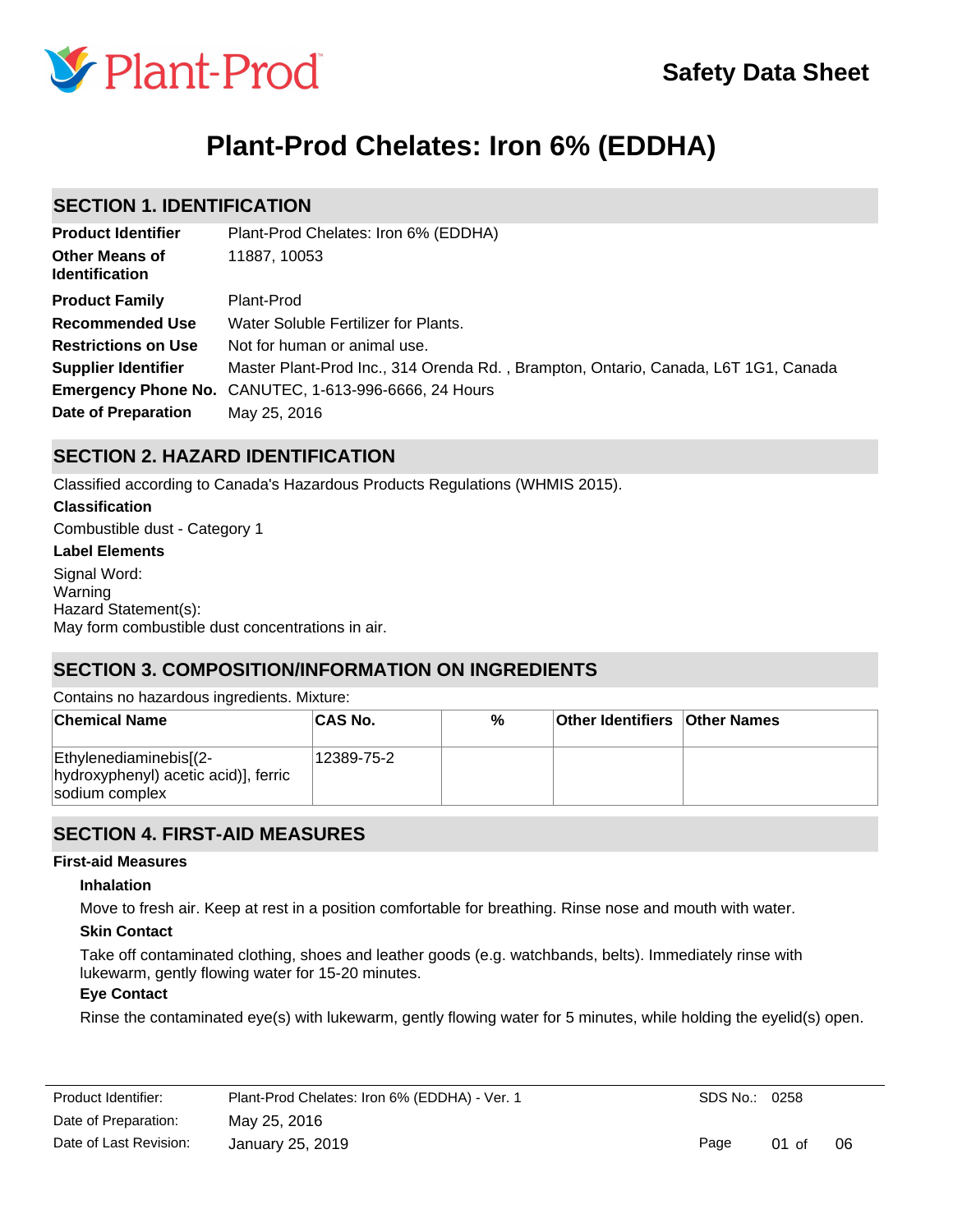Remove contact lenses, if present and easy to do. Take care not to rinse contaminated water into the unaffected eye or onto the face.

### **Ingestion**

Rinse mouth with water. Never give anything by mouth if person is rapidly losing consciousness, or is unconscious or convulsing. Do not induce vomiting. Get medical advice or attention if you feel unwell or are concerned.

## **First-aid Comments**

Get medical advice or attention if you feel unwell or are concerned.

### **Most Important Symptoms and Effects, Acute and Delayed**

None known.

#### **Immediate Medical Attention and Special Treatment**

**Special Instructions**

Treat symptomatically.

## **Medical Conditions Aggravated by Exposure**

None known.

## **SECTION 5. FIRE-FIGHTING MEASURES**

## **Extinguishing Media**

## **Suitable Extinguishing Media**

Use extinguishing measures that are appropriate to local circumstances and the surrounding environment.

### **Specific Hazards Arising from the Product**

Can ignite if strongly heated. Avoid accumulation of dust. Risk of ignition followed by flame propagation or secondary explosions.

In a fire, the following hazardous materials may be generated: smoke containing hazardous combustion products (see Section 10).

### **Special Protective Equipment and Precautions for Fire-fighters**

Wear SCBA and full protective clothing. Standard procedure for chemical fire. Fire-fighters may enter the area if positive pressure SCBA and full Bunker Gear is worn.

## **SECTION 6. ACCIDENTAL RELEASE MEASURES**

#### **Personal Precautions, Protective Equipment, and Emergency Procedures**

Do not touch damaged containers or spilled product unless wearing appropriate protective equipment. Use the personal protective equipment recommended in Section 8 of this safety data sheet. Eliminate all ignition sources. Use grounded, explosion-proof equipment. Avoid dust formation.

## **Environmental Precautions**

No special precautions are necessary.

#### **Methods and Materials for Containment and Cleaning Up**

Avoid generating dust. Sweep up spilled material and dispose of in approved manner. Store recovered product in suitable containers that are: tightly-covered.

## **SECTION 7. HANDLING AND STORAGE**

#### **Precautions for Safe Handling**

Avoid generating dusts. Eliminate heat and ignition sources such as sparks, open flames, hot surfaces and static discharge. Post "No Smoking" signs. Only use where there is adequate ventilation.

#### **Conditions for Safe Storage**

Store in the original, labelled, shipping container. Store in a closed container. Store in an area that is: dry, temperature-controlled, secure and separate from work areas. Protect from conditions listed in Conditions to Avoid in Section 10 (Stability and Reactivity).

| Product Identifier:    | Plant-Prod Chelates: Iron 6% (EDDHA) - Ver. 1 |
|------------------------|-----------------------------------------------|
| Date of Preparation:   | May 25, 2016                                  |
| Date of Last Revision: | January 25, 2019                              |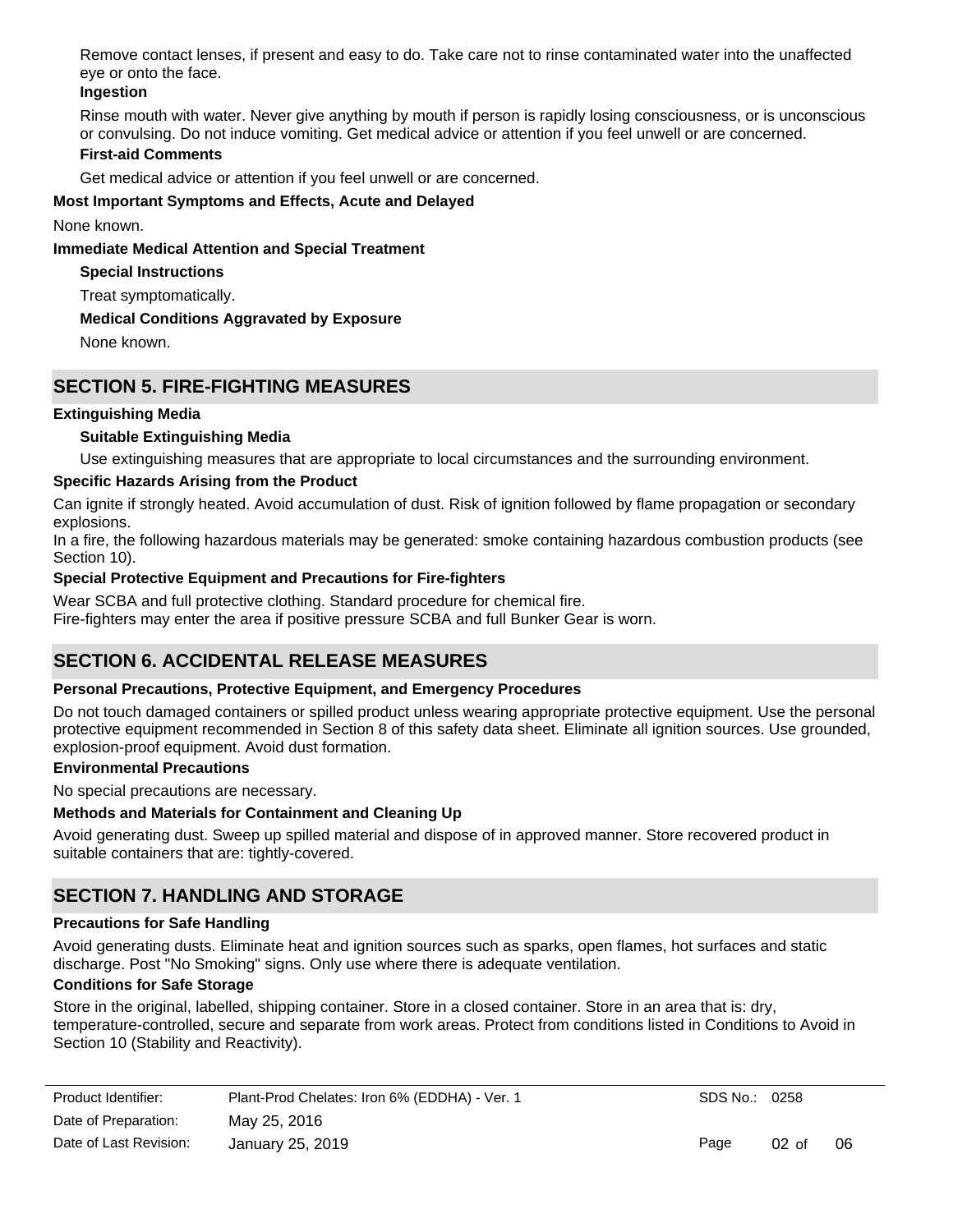## **SECTION 8. EXPOSURE CONTROLS/PERSONAL PROTECTION**

#### **Control Parameters**

Not available.

#### **Appropriate Engineering Controls**

Use local exhaust ventilation and enclosure, if necessary, to control amount in the air.

### **Individual Protection Measures**

#### **Eye/Face Protection**

Wear protective safety glasses.

#### **Skin Protection**

Wear chemical protective clothing e.g. gloves, aprons, boots. Nitrile rubber.

#### **Respiratory Protection**

In case of dust, vapour or aerosol formation, wear a NIOSH approved air-purifying respirator with an appropriate cartridge. Half mask with a particle filter P2 (EN 143).

## **SECTION 9. PHYSICAL AND CHEMICAL PROPERTIES**

## **Basic Physical and Chemical Properties**

| Appearance                                                   | Red - brown granules. Particle Size: Not available   |
|--------------------------------------------------------------|------------------------------------------------------|
| Odour                                                        | <b>Odourless</b>                                     |
| <b>Odour Threshold</b>                                       | Not applicable                                       |
| рH                                                           | 7 - 9 (1% solution)                                  |
| <b>Melting Point/Freezing Point</b>                          | Not applicable (melting); Not available (freezing)   |
| <b>Initial Boiling Point/Range</b>                           | Not applicable                                       |
| <b>Flash Point</b>                                           | Not applicable                                       |
| <b>Evaporation Rate</b>                                      | Not applicable                                       |
| Flammability (solid, gas)                                    | Not classified as a flammability hazard              |
| <b>Upper/Lower Flammability or</b><br><b>Explosive Limit</b> | Not applicable (upper); Not available (lower)        |
| <b>Vapour Pressure</b>                                       | Not applicable                                       |
| Vapour Density (air = 1)                                     | Not applicable                                       |
| <b>Relative Density (water = 1)</b>                          | Not available                                        |
| <b>Solubility</b>                                            | 50 g/L in water; Not available (in other liquids)    |
| <b>Partition Coefficient,</b><br>n-Octanol/Water (Log Kow)   | < 0                                                  |
| <b>Auto-ignition Temperature</b>                             | Not available                                        |
| <b>Decomposition Temperature</b>                             | Not available                                        |
| <b>Viscosity</b>                                             | Not applicable (kinematic); Not applicable (dynamic) |
| <b>Other Information</b>                                     |                                                      |
| <b>Physical State</b>                                        | Solid                                                |
| <b>Molecular Formula</b>                                     | Not available                                        |
| <b>Molecular Weight</b>                                      | Not available                                        |
| <b>Bulk Density</b>                                          | 500 - 700 kg/m3                                      |
| <b>Surface Tension</b>                                       | Not available                                        |
| <b>Critical Temperature</b>                                  | Not available                                        |
| <b>Saturated Vapour Concentration</b>                        | Not available                                        |

## **SECTION 10. STABILITY AND REACTIVITY**

**Product Identifier:** Date of Preparation: May 25, 2016 Plant-Prod Chelates: Iron 6% (EDDHA) - Ver. 1 Date of Last Revision: January 25, 2019

SDS No.: 0258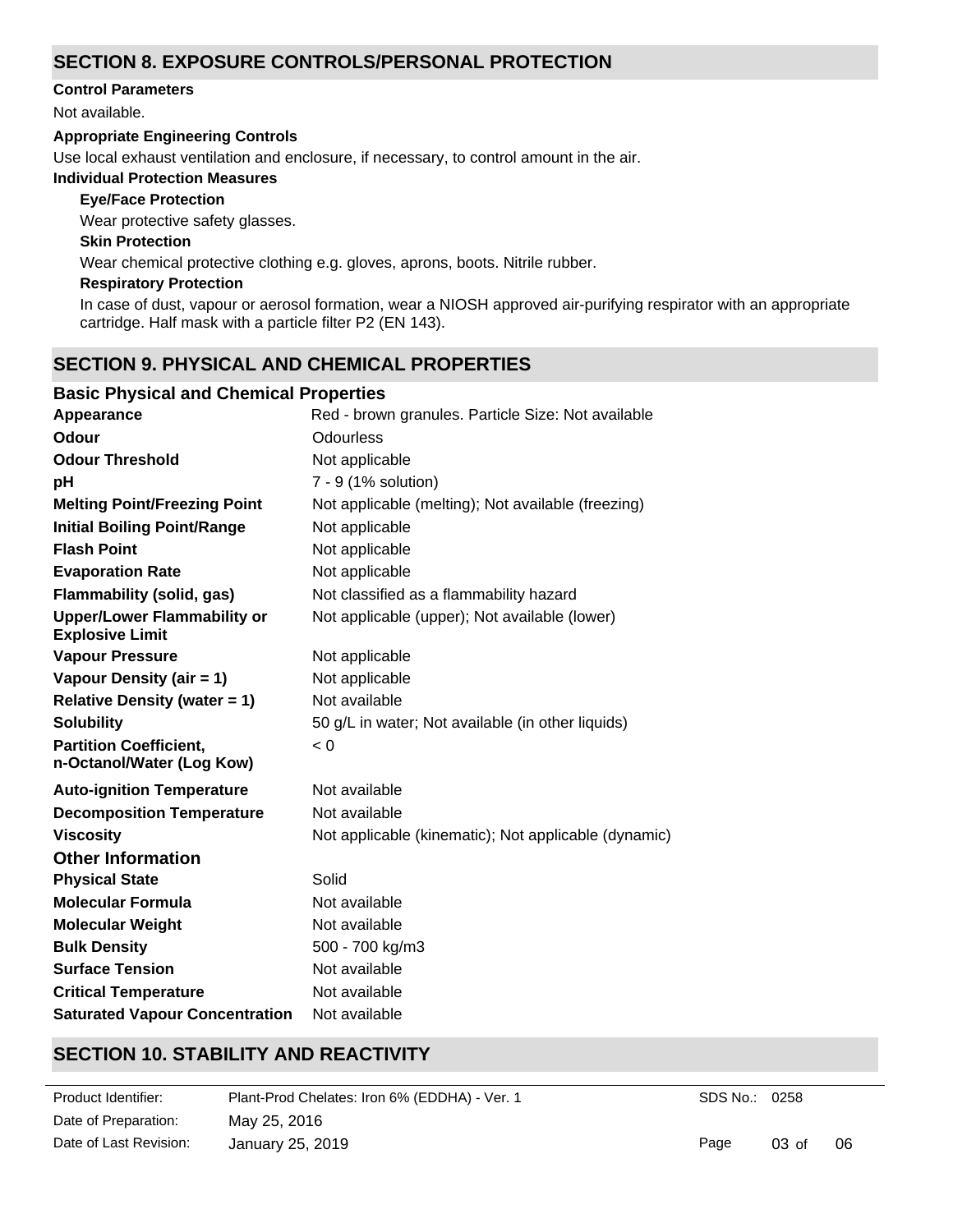#### **Reactivity**

Not reactive under normal conditions of use.

**Chemical Stability**

Normally stable.

#### **Possibility of Hazardous Reactions**

None expected under normal conditions of storage and use. Dust may form explosive mixture in air.

#### **Conditions to Avoid**

Open flames, sparks, static discharge, heat and other ignition sources.

#### **Incompatible Materials**

Strong oxidizing agents, strong bases.

#### **Hazardous Decomposition Products**

Very toxic carbon monoxide, carbon dioxide; corrosive, oxidizing nitrogen oxides. fine dust dispersion in the air may form an explosive mixture.

## **SECTION 11. TOXICOLOGICAL INFORMATION**

#### **Likely Routes of Exposure**

Inhalation; skin contact; eye contact.

#### **Skin Corrosion/Irritation**

Product dust may cause very mild irritation based on information for closely related chemicals.

#### **Serious Eye Damage/Irritation**

Product dust may cause very mild irritation based on information for closely related chemicals.

#### **STOT (Specific Target Organ Toxicity) - Single Exposure**

#### **Inhalation**

Product dust may lead to respiratory irritation.

#### **Skin Absorption**

Not absorbed through skin.

#### **Ingestion**

Not expected to be irritating.

#### **STOT (Specific Target Organ Toxicity) - Repeated Exposure**

No information was located.

#### **Respiratory and/or Skin Sensitization**

Not known to be a skin sensitizer.

#### **Carcinogenicity**

Not known to cause cancer.

#### **Reproductive Toxicity**

**Development of Offspring**

## No information was located.

**Sexual Function and Fertility**

No information was located.

#### **Effects on or via Lactation**

No information was located.

#### **Germ Cell Mutagenicity**

No information was located.

#### **Interactive Effects**

No information was located.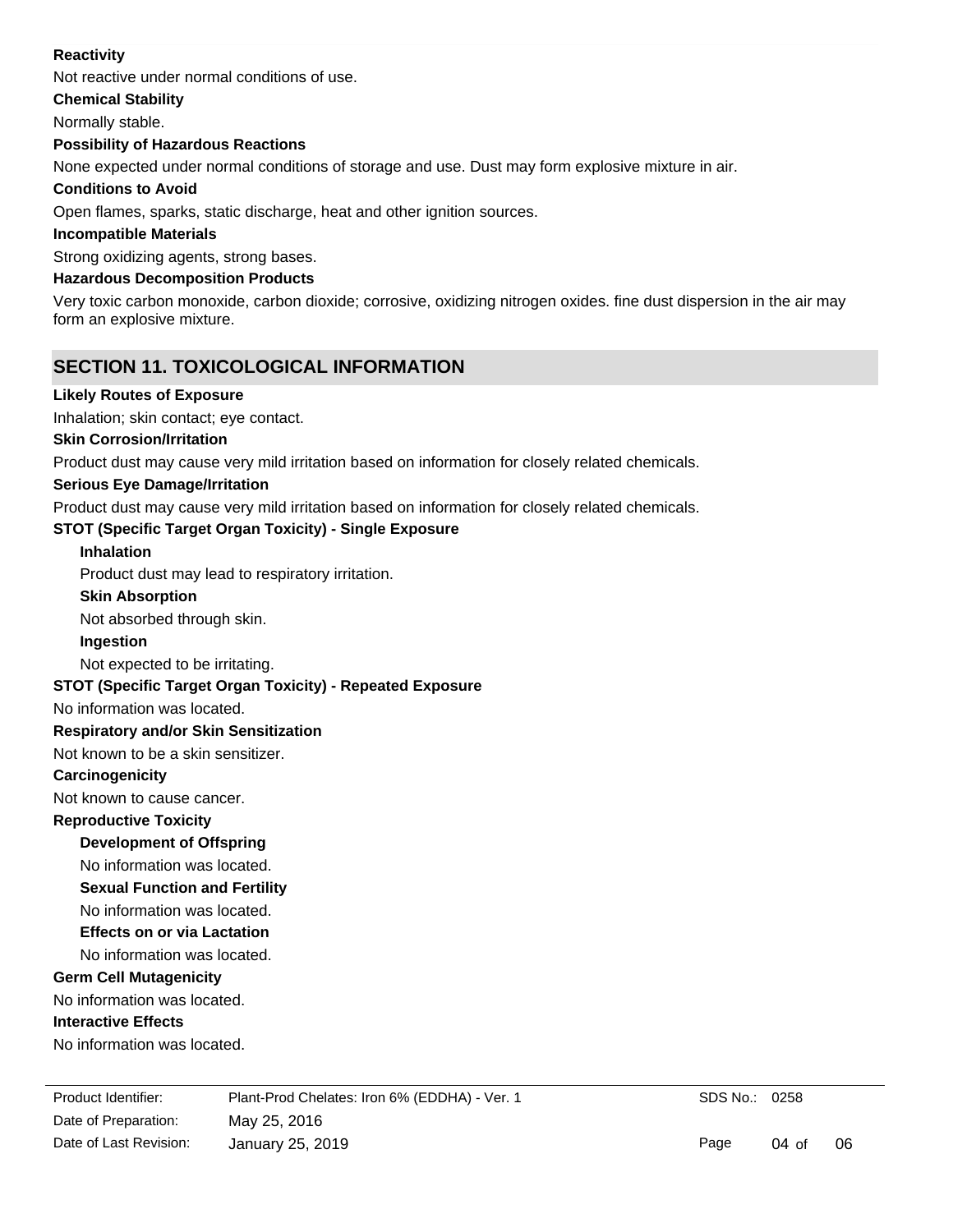## **SECTION 12. ECOLOGICAL INFORMATION**

#### **Ecotoxicity**

#### **Acute Aquatic Toxicity**

| <b>Chemical Name</b>                                                                | ∣LC50 Fish                                             | <b>IEC50 Crustacea</b> | <b>ErC50 Aquatic</b><br>Plants | ErC50 Algae |
|-------------------------------------------------------------------------------------|--------------------------------------------------------|------------------------|--------------------------------|-------------|
| Ethylenediaminebis[(2-<br>hydroxyphenyl) acetic<br>acid)], ferric sodium<br>complex | $>$ 100 mg/L (Danio<br>rerio (zebra fish);<br>96-hour) |                        |                                |             |

#### **Persistence and Degradability**

Not readily biodegradable.

#### **Bioaccumulative Potential**

Bioaccumulation is unlikely.

#### **Mobility in Soil**

Adsorption to the solid soil particles is not expected.

#### **Other Adverse Effects**

There is no information available.

## **SECTION 13. DISPOSAL CONSIDERATIONS**

#### **Disposal Methods**

Dispose of or recycle empty containers through an approved waste management facility. Contact local environmental authorities for approved disposal or recycling methods in your jurisdiction.

## **SECTION 14. TRANSPORT INFORMATION**

Not regulated under Canadian TDG regulations. Not regulated under US DOT Regulations.

**Special Precautions** Not applicable

#### **Transport in Bulk According to Annex II of MARPOL 73/78 and the IBC Code**

Not applicable

## **SECTION 15. REGULATORY INFORMATION**

#### **Safety, Health and Environmental Regulations**

#### **Canada**

#### **Domestic Substances List (DSL) / Non-Domestic Substances List (NDSL)**

This product contains one or several components that are not on the Canadian DSL nor NDSL. q (quantity restriction).

#### **USA**

#### **Toxic Substances Control Act (TSCA) Section 8(b)**

All chemical substances in this product are either listed on the TSCA Inventory or in compliance with a TSCA Inventory exemption.

## **SECTION 16. OTHER INFORMATION**

| <b>NFPA Rating</b>           | Health - 0       | <b>Flammability - 0</b>                       | Instability - 0 |      |               |    |
|------------------------------|------------------|-----------------------------------------------|-----------------|------|---------------|----|
| <b>SDS Prepared By</b>       |                  | <b>MPPI Technical Department</b>              |                 |      |               |    |
| Phone No.                    | 905-793-8000     |                                               |                 |      |               |    |
| Date of Preparation          | May 25, 2016     |                                               |                 |      |               |    |
| <b>Date of Last Revision</b> | January 25, 2019 |                                               |                 |      |               |    |
| Product Identifier:          |                  | Plant-Prod Chelates: Iron 6% (EDDHA) - Ver. 1 |                 |      | SDS No.: 0258 |    |
| Date of Preparation:         | May 25, 2016     |                                               |                 |      |               |    |
| Date of Last Revision:       | January 25, 2019 |                                               |                 | Page | $05$ of       | 06 |